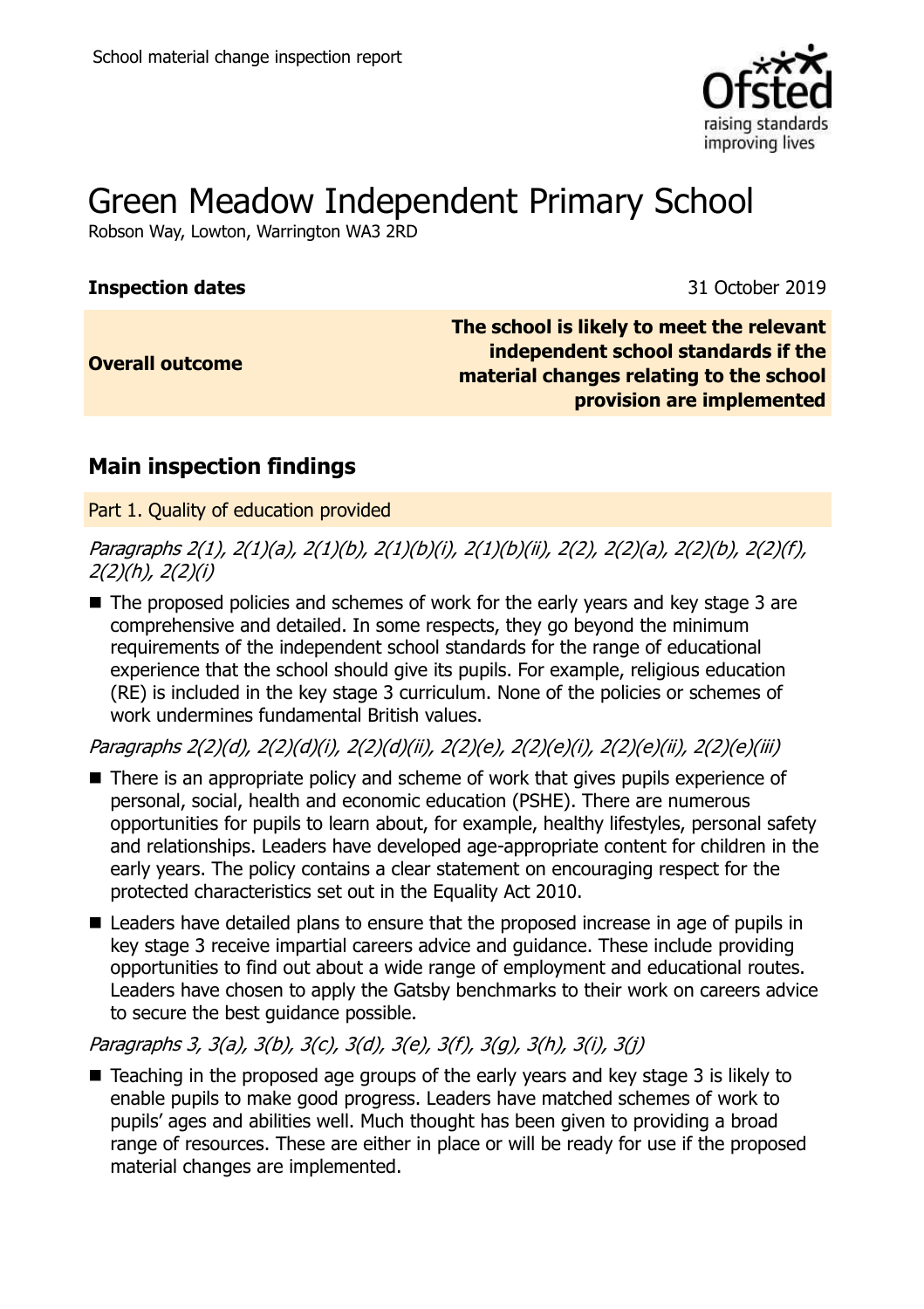

## Paragraph 4

- Leaders have put in place suitable assessment systems. For example, in key stage 3, as well as informal continuous assessment in English and mathematics, there will be half-termly reports to parents and carers. In physical education (PE), leaders propose formal assessments every term. These strategies are likely to enable teachers to plan lessons to ensure that pupils make good progress. They are also likely to provide an appropriate evaluation of pupils' performance.
- Leaders have ensured that all the independent school standards in this part are likely to be met if the material changes are implemented.

#### Part 2. Spiritual, moral, social and cultural development of pupils

Paragraphs 5, 5(a), 5(b), 5(b)(i), 5(b)(ii), 5(b)(iii), 5(b)(iv), 5(b)(v), 5(b)(vi), 5(b)(vii), 5(c), 5(d), 5(d)(i), 5(d)(ii), 5(d)(iii)

- There is a clear policy on encouraging pupils' spiritual, moral, social and cultural development. Evidence from the proposed curriculum planning shows that leaders intend to provide a wide range of opportunities. For example, in key stage 3, these are included in lessons in citizenship and RE. There is evidence in the existing provision in the school that leaders provide many extra-curricular opportunities, such as adventurous activities on residential visits. Leaders also encourage pupils to appreciate fundamental British values and to develop respect for protected characteristics, as set out in the Equality Act 2010. Leaders plan to extend these opportunities for the proposed changes in age range.
- Leaders have ensured that all the independent school standards in this part are likely to be met if the material changes are implemented.

#### Part 3. Welfare, health and safety of pupils

# Paragraphs 7, 7(a), 7(b), 32(1), 32(1)(c)

■ The school's safeguarding policy is up to date and comprehensive. It makes reference to current guidance from the government. All staff have received safeguarding training, which leaders record centrally. The policy is published on the school's website. Leaders also make the required pre-employment checks on staff and record them appropriately.

### Paragraphs 9, 9(a), 9(b), 9(c), 10

- The school's behaviour policy is thorough and suitable. Current pupils show very good behaviour, which indicates that the policy is effective. Staff manage pupils' behaviour very well. There is a separate anti-bullying policy, which makes specific mention of a wide range of bullying, including that based on the protected characteristics set out in the Equality Act 2010. Leaders promote anti-bullying among current pupils. For example, a pupil is selected periodically to be a 'buddy'. Other pupils can choose to talk to this pupil if they have any worries about bullying.
- Leaders have an existing system for recording and responding to behaviour and bullying incidents, which they will continue to use if the material changes are implemented.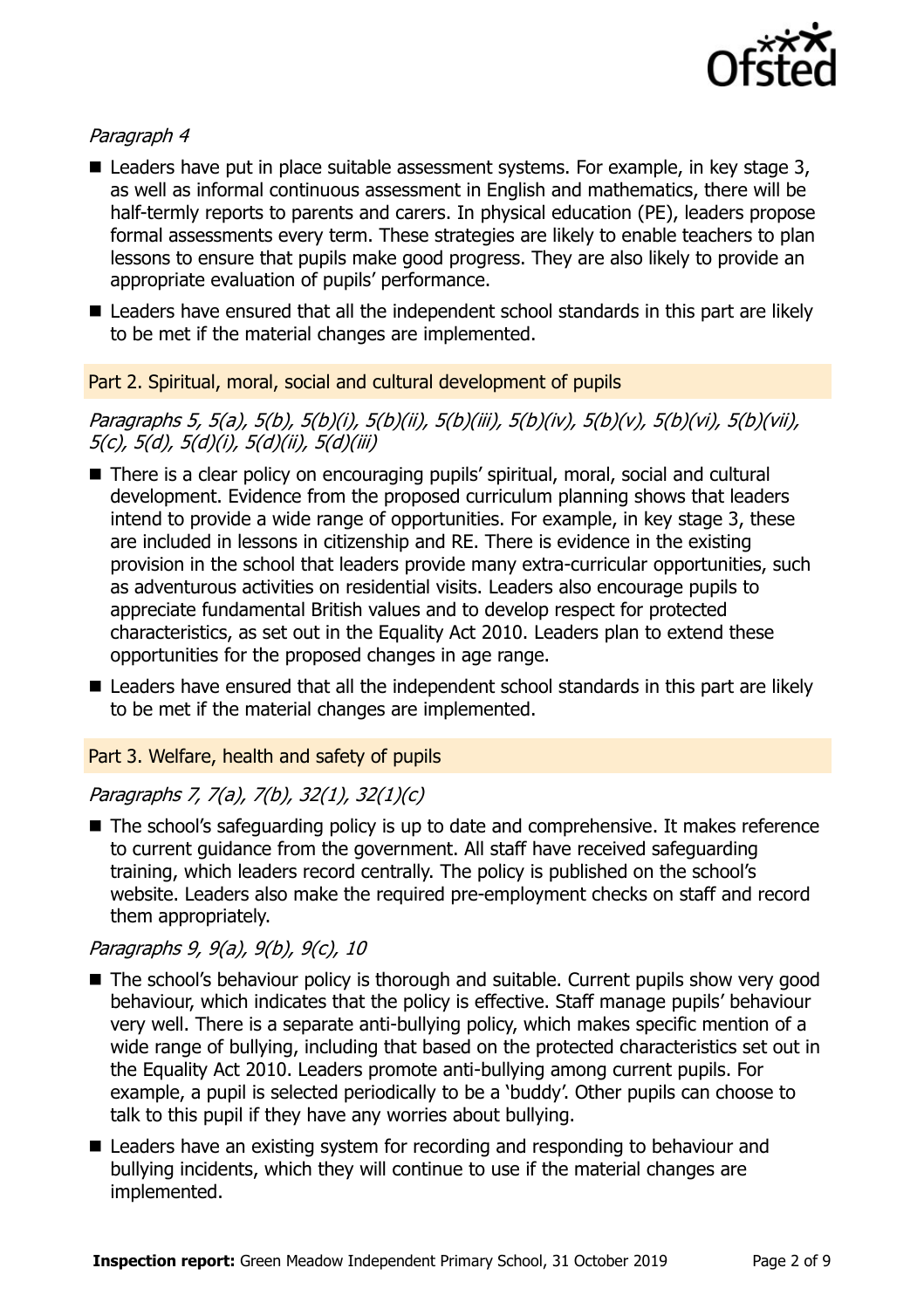

# Paragraphs 11, 12, 13, 16, 16(a), 16(b)

■ The range of policies concerning matters of health, safety and welfare ensure that pupils are likely to be safe in school if the material changes are implemented. These include appropriate measures to ensure fire safety. Leaders have a clear risk assessment policy. They also have many risk assessments that cover all aspects of activities that take place in and out of school. Leaders identify hazards effectively and ensure that there are appropriate control measures in place.

#### Paragraph 14

■ The proposed ratio of staff to pupils, along with the school's behaviour policy and existing practice around behaviour management, indicates that the supervision of pupils is likely to be appropriately organised.

#### Paragraph 15

■ There are appropriate documents in place to record current pupils' admission details and their attendance. Leaders will continue to use these if the material changes are implemented. Leaders have ensured that all the independent school standards in this part are likely to be met if the material changes are implemented.

#### Part 5. Premises of and accommodation at schools

Paragraphs 23(1), 23(1)(a), 23(1)(b), 23(1)(c), 24(1), 24(1)(a), 24(1)(b), 24(2), 25, 26, 27, 27(a), 27(b), 28(1), 28(1)(a), 28(1)(b), 28(1)(c), 28(1)(d), 28(2), 28(2)(a), 28(2)(b), 29(1), 29(1)(a), 29(1)(b)

- Toilet facilities are suitable, with an appropriate supply of cold water for toilets and hot and cold water for hand-washing. They are very well maintained.
- Leaders plan to use a local sports centre for lessons in PE for the pupils in key stage 3, so on-site showers are not provided. Leaders have carried out a risk assessment for PE in key stage 3. It is detailed and is likely to ensure the safety and privacy of pupils when showering and changing.
- There is a medical room which is appropriately equipped and is near a toilet. It is used for other purposes but can be exclusively available when needed.
- Leaders maintain the premises to a high standard. Pupils' health, safety and welfare are ensured. The inspector's tour of the premises demonstrated that the school's policies on first aid, health and safety, fire safety and risk assessment are implemented effectively.
- Classrooms and other areas are spacious and have suitable light and acoustic conditions. Classrooms are easily capable of accommodating the proposed new maximum number of 198 pupils.
- Drinking water is readily available and the source is suitably labelled and separate from the toilet areas. The water temperature for hand-washing does not present a scalding risk. It is controlled by a central thermostat.
- The outdoor area is suitable for play and for the provision of PE. External lighting is provided to ensure that people can enter and leave the building safely during hours of darkness.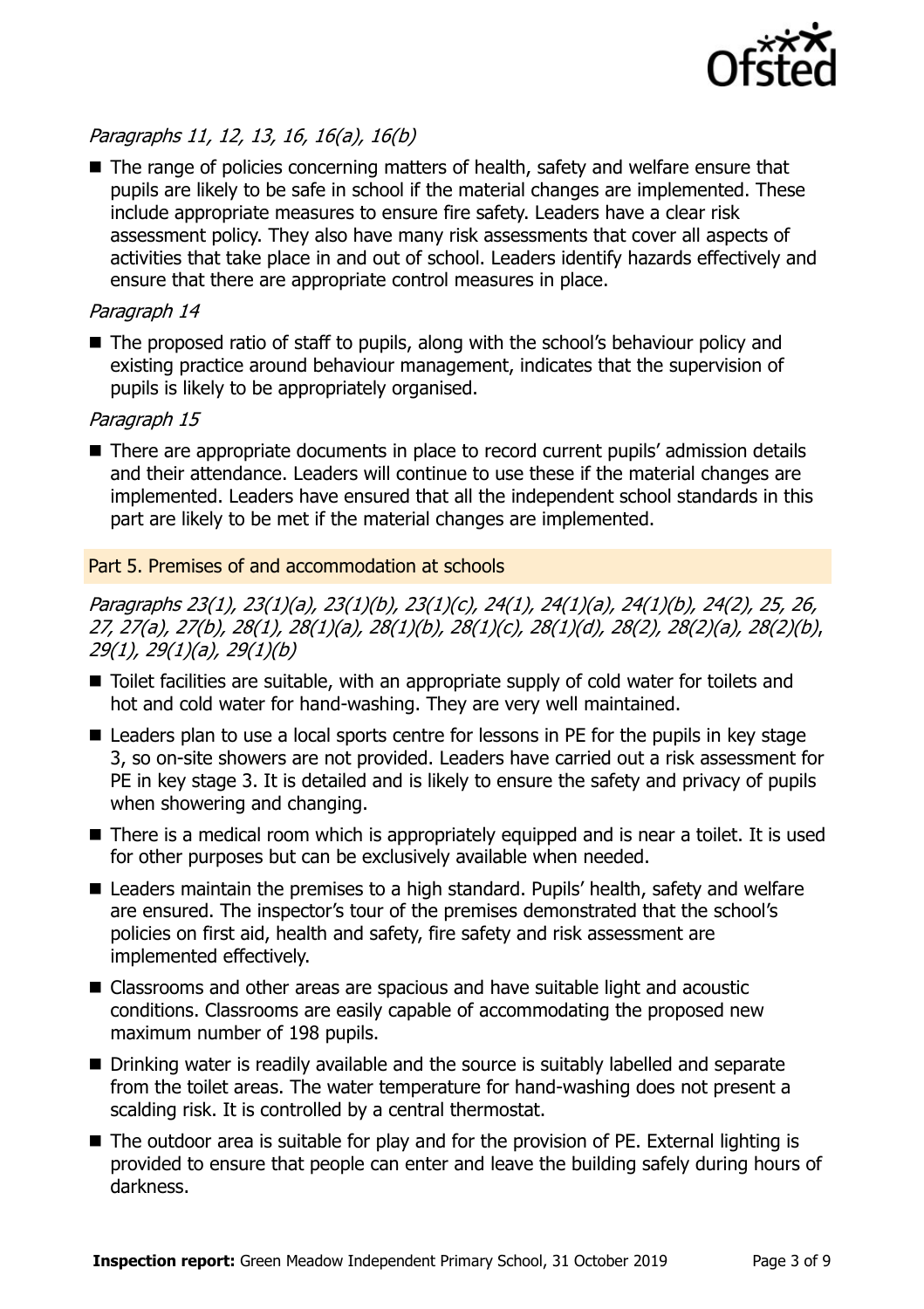

■ Leaders have ensured that all the independent school standards in this part are likely to be met if the material changes are implemented.

Part 8. Quality of leadership in and management of schools

## Paragraphs 34(1), 34(1)(a), 34(1)(b), 34(1)(c)

- Leaders show good knowledge and understanding of the independent school standards. They are likely to fulfil their responsibilities to ensure that the relevant standards are met consistently if the Department for Education (DfE) grants the proposed material changes.
- Through a range of suitable policies and procedures, leaders are likely to ensure that pupils' welfare is secured.
- Leaders have ensured that all the independent school standards in this part are likely to be met if the DfE agrees to the material changes.

#### Schedule 10 of the Equality Act 2010

- Leaders have a suitable accessibility plan. Actions to improve access for disabled pupils include: the use of technology to aid the recording of work; ensuring that toilets that are accessible to wheelchair users are well maintained; and the use of a magnifier for conveying information to pupils who need it.
- Leaders have ensured that this requirement is likely to be met if the material changes are implemented.

#### Statutory requirements of the early years foundation stage

- The proprietor has ensured that the early years provision is likely to comply with the relevant requirements. Leaders have created a stimulating environment and have a suitable scheme of activities that is likely to meet the learning requirements. Provision for children's safeguarding and welfare is thorough. Staff follow the school's safeguarding policies and procedures. They also make sure that, for example, children have constant access to drinking water.
- Leaders have ensured that all the independent school standards in this part are likely to be met if the material changes are implemented.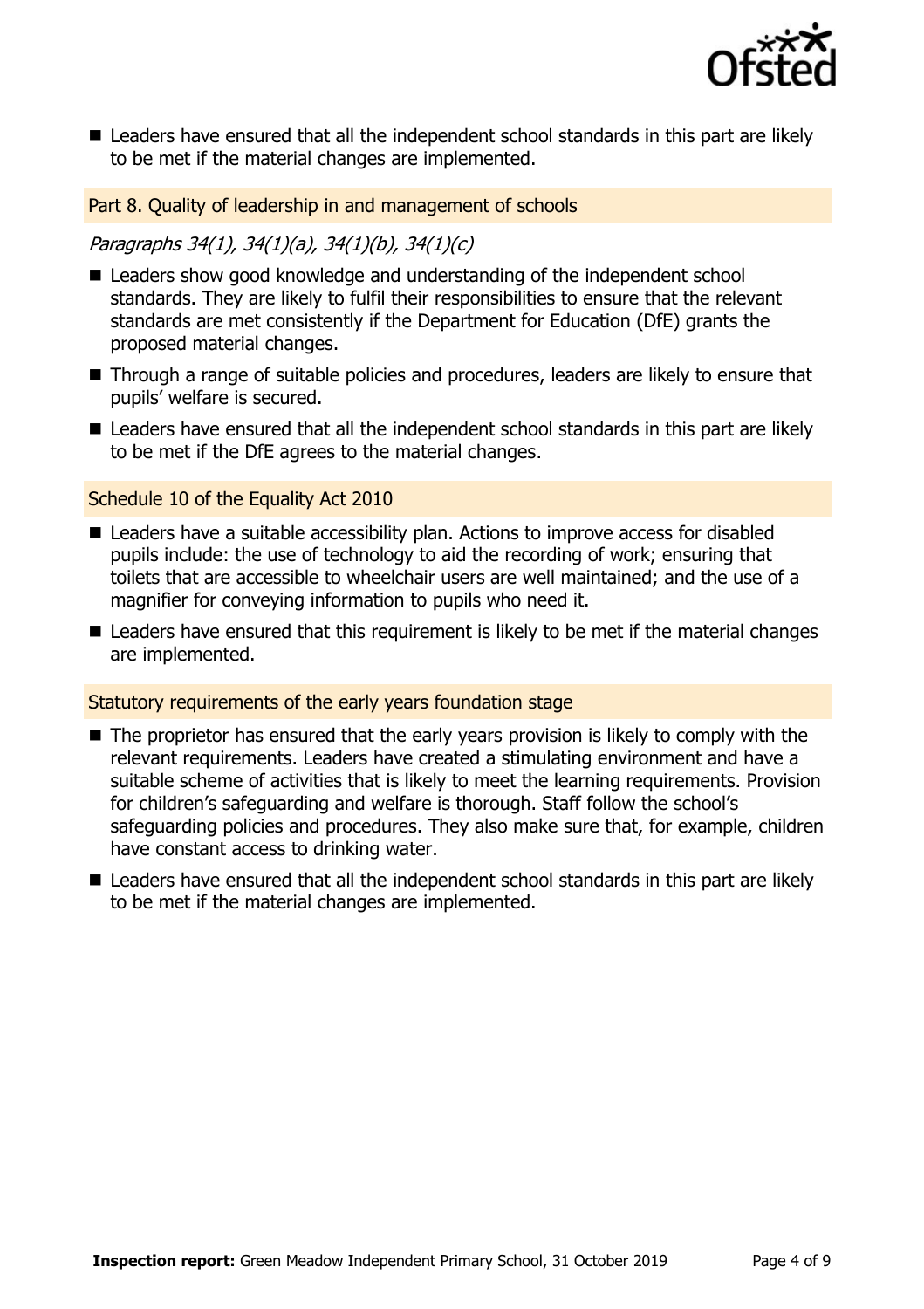

# **Compliance with regulatory requirements**

The school is likely to meet the requirements of the schedule to the Education (Independent School Standards) Regulations 2014 ('the independent school standards') and associated requirements that are relevant to the material change.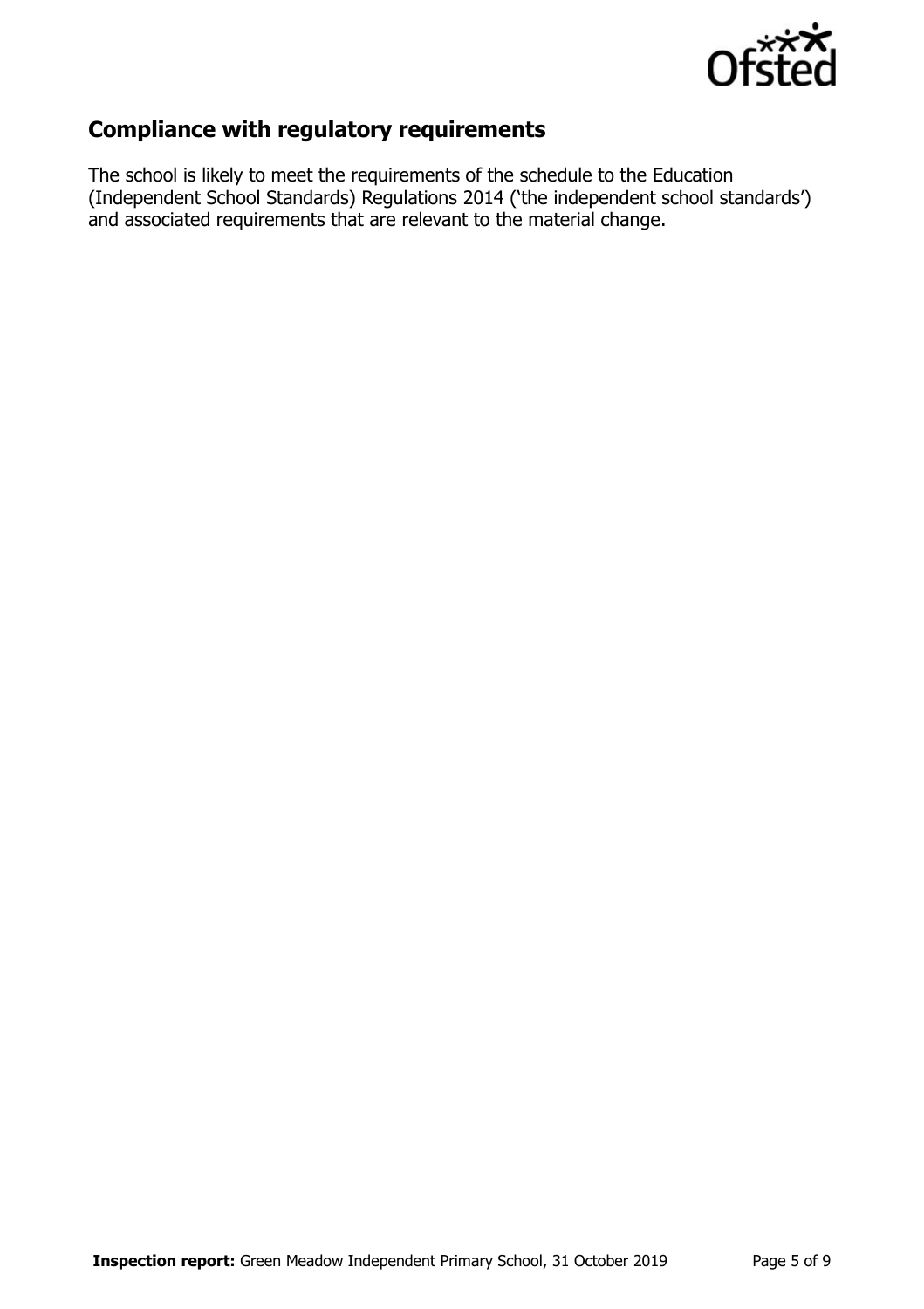

# **School details**

| Unique reference number  | 135998   |
|--------------------------|----------|
| DfE registration number  | 359/6011 |
| <b>Inspection number</b> | 10125106 |

This inspection was carried out under section 162(4) of the Education Act 2002, the purpose of which is to advise the Secretary of State for Education about the school's likely compliance with the independent school standards relevant to the material change that the school has applied to make.

| Type of school                       | Other independent school                          |
|--------------------------------------|---------------------------------------------------|
| School status                        | Independent school                                |
| Proprietor                           | Mrs Sandra Green                                  |
| Chair                                | <b>None</b>                                       |
| <b>Headteacher</b>                   | Mrs Sandra Green                                  |
| Annual fees (day pupils)             | £1,900 to £6,650                                  |
| Telephone number                     | 01942 678803                                      |
| <b>Website</b>                       | www.greenmeadowindependentprimarysch<br>ool.co.uk |
| <b>Email address</b>                 | greenmeadowteachers@gmail.com                     |
| Date of previous standard inspection | 21-23 March 2017                                  |

## **Pupils**

|                                        | <b>School's current School's</b><br>position | proposal | Inspector's<br>recommendation |
|----------------------------------------|----------------------------------------------|----------|-------------------------------|
| Age range of pupils                    | 4 to 11                                      | 3 to 14  | 3 to 14                       |
| Number of pupils on the<br>school roll | 31                                           | 198      | 198                           |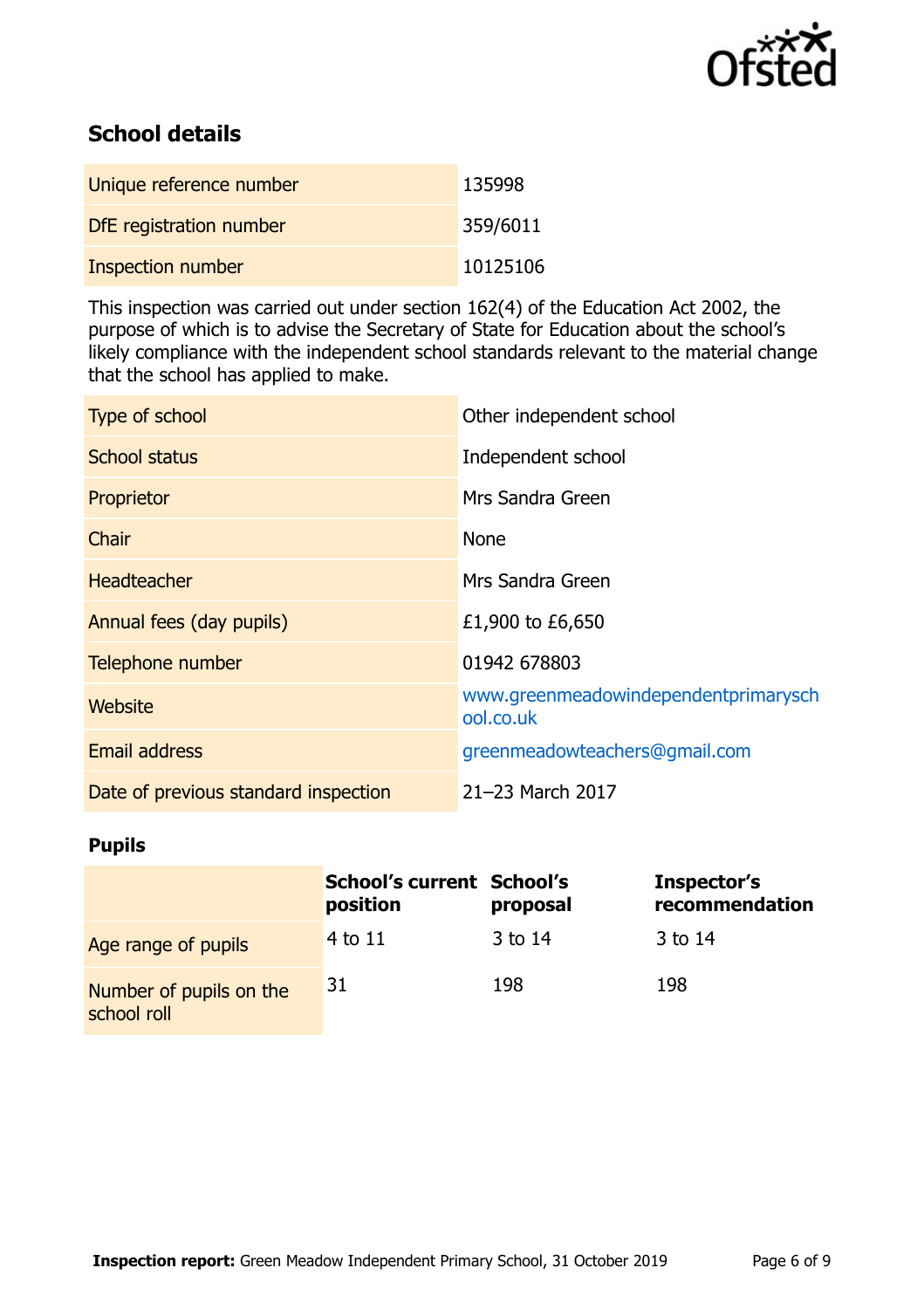

# **Pupils**

|                                                                                                           | School's current position School's proposal |                |
|-----------------------------------------------------------------------------------------------------------|---------------------------------------------|----------------|
| Gender of pupils                                                                                          | Mixed                                       | Not applicable |
| Number of full-time pupils<br>of compulsory school age                                                    | 24                                          | 168            |
| Number of part-time pupils                                                                                | 0                                           | 6              |
| Number of pupils with<br>special educational needs<br>and/or disabilities                                 | 7                                           | 40             |
| Of which, number of pupils<br>with an education, health<br>and care plan                                  | 0                                           | 0              |
| Of which, number of pupils<br>paid for by a local authority<br>with an education, health<br>and care plan |                                             | 0              |

#### **Staff**

|                                                  | <b>School's current position</b> | School's proposal |
|--------------------------------------------------|----------------------------------|-------------------|
| Number of full-time<br>equivalent teaching staff | 11                               | 30                |
| Number of part-time<br>teaching staff            | 0                                | 0                 |
| Number of staff in the<br>welfare provision      | 2                                | 6                 |

# **Information about this school**

 Green Meadow Independent Primary School received its last standard inspection in March 2017.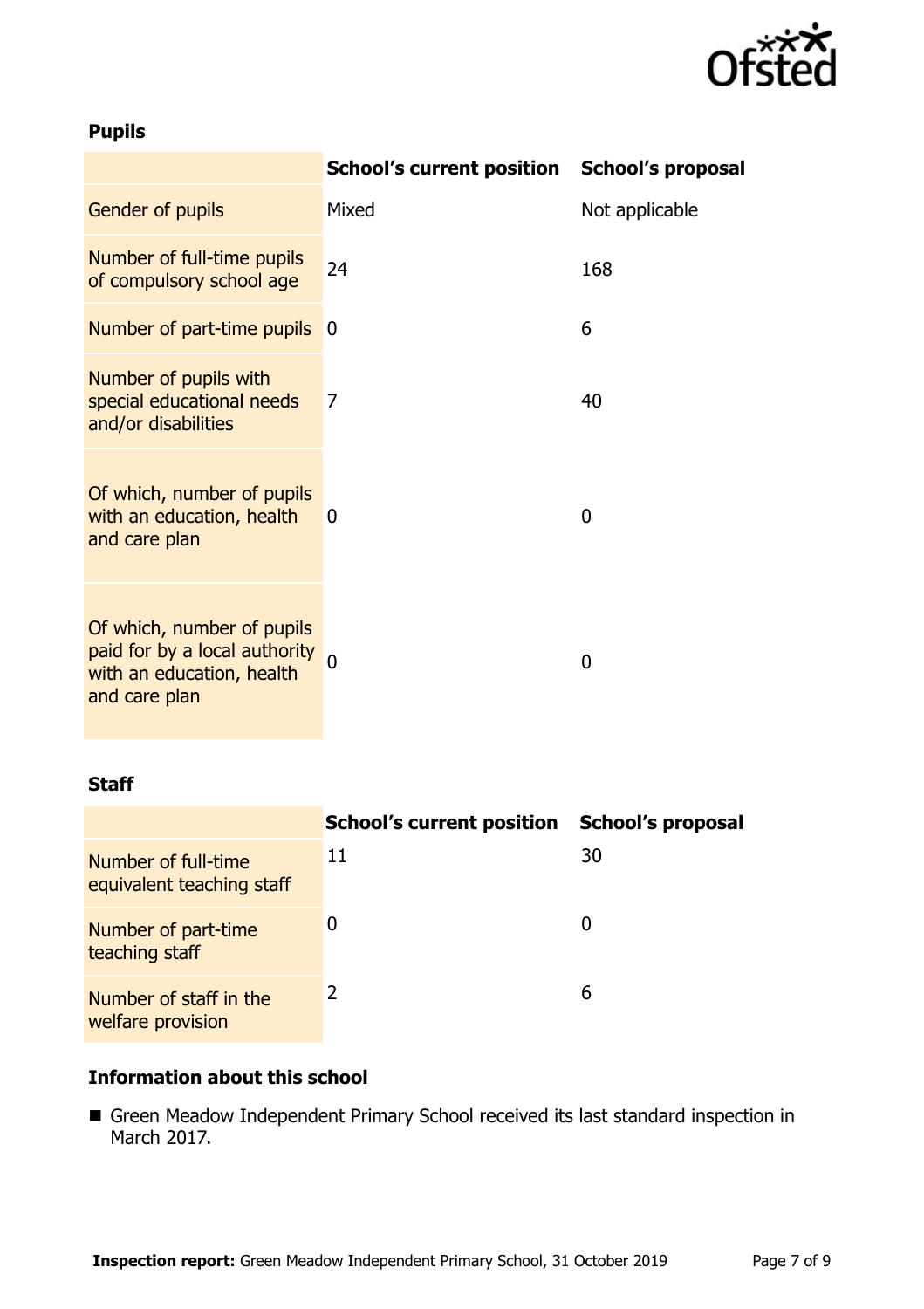

# **Information about this inspection**

- The Department for Education commissioned Ofsted to carry out this inspection because the proprietor applied to make a 'material change' to the school's registration.
- $\blacksquare$  The proprietor requested a change to the school's age range from four to 11 to three to 14. She also requested an increase in the maximum pupil capacity from 168 to 198. If these changes are applied, they are unlikely to have a detrimental effect on the educational provision at the school.
- The inspector met with the proprietor (who is also the headteacher), the head of the school's management team and the deputy headteacher. He undertook a tour of the premises. He analysed a wide range of documents, including curriculum plans and documents relating to safeguarding and matters of health and safety.

#### **Inspection team**

Mark Quinn, lead inspector **Her Majesty's Inspector**